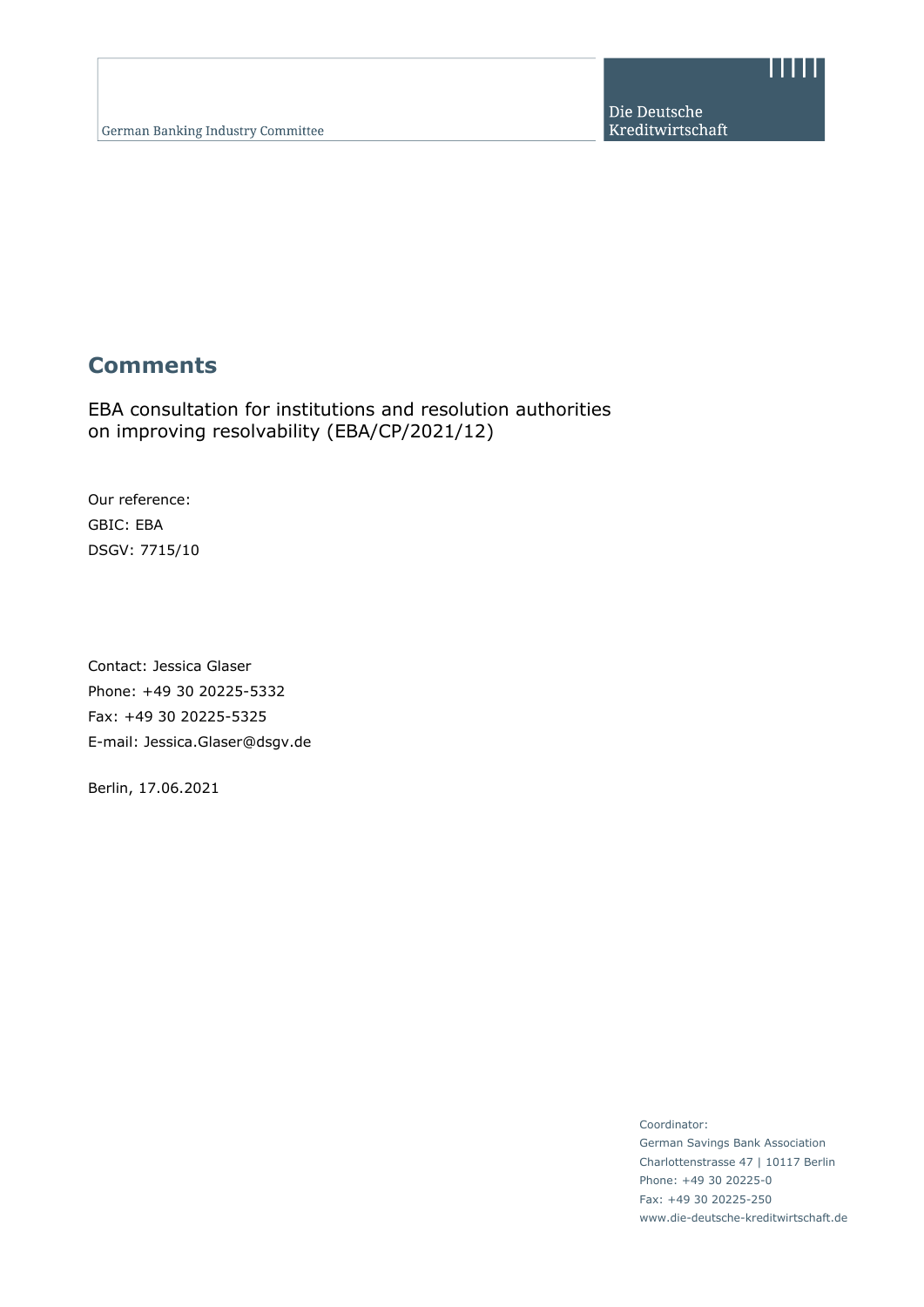Page 1 of 4 Comments **EBA consultation for institutions and resolution authorities on improving resolvability (EBA/CP/2021/12)** of 17.06.2021

# 1. Do you have any comments on the scope of application of these guidelines?

As a general principle, we welcome the EBA's proposal that institutions with simplified obligations for resolution planning and institutions that qualify for insolvency and are to be wound up in the course of orderly insolvency proceedings can be exempted by the resolution authority from the application of the guidelines.

However, there is a need for explicit clarification that requirements and agreements with the competent resolution authority take priority over other publications. Although the guidelines and the SRB's Expectations for Banks (EfB) appear to impose similar requirements, the order of priority is not clear beyond doubt. It cannot be the job of the institutions to investigate the differences between the two publications and decide which of them are relevant.

Alternatively, the guidelines should be addressed exclusively to the resolution authorities, which in turn should ensure that their publications comply with the EBA's requirements. This would probably be the legally correct solution.

2. Do you have any comments with the proposed requirements to improve resolvability with regard to operational continuity in resolution?

## **Governance in Resolution Planning/paragraph 57**:

Based on the present draft, the member of the management body responsible for resolution planning (to be appointed in accordance with paragraph 56) and for ensuring the implementation of the resolvability work programme should sign off on the "main deliverables", which are in any case supposed to include the resolution reporting templates.

The EfB, on the other hand, permit the appropriate delegation of responsibility. In practice, the SRB has so far only required management body approval for individual "products" that are actually significant (the resolvability self-assessment report, among other things).

We believe that the **requirement** proposed by the EBA as a default requirement is **excessive and without any objective added value**. Assuming that the templates for the annual data collection exercise are meant here, they have now reached a stable population level and hence a high data quality. In other respects, management body approval simply means less time in practice for managing the actual task because of the way things flow through the hierarchy. It would be more appropriate to give the resolution authority the discretion to require management body approval on a case-by-case basis if the authority has legitimate doubts about the data quality of the submissions.

## **Contractual provisions/paragraph 17**

With regard to the requirements addressing individual contractual arrangements under paragraph 17, it should be emphasised more clearly that these are only necessary for third-country contracts.

# **Management information systems (MIS) in the context of operational continuity/paragraphs 22 and 25**

The detailed documentation requirement for internal services described in paragraph 22 should be limited at the outside to services that would actually be impacted by any transfer to third parties within the context of the defined settlement strategies.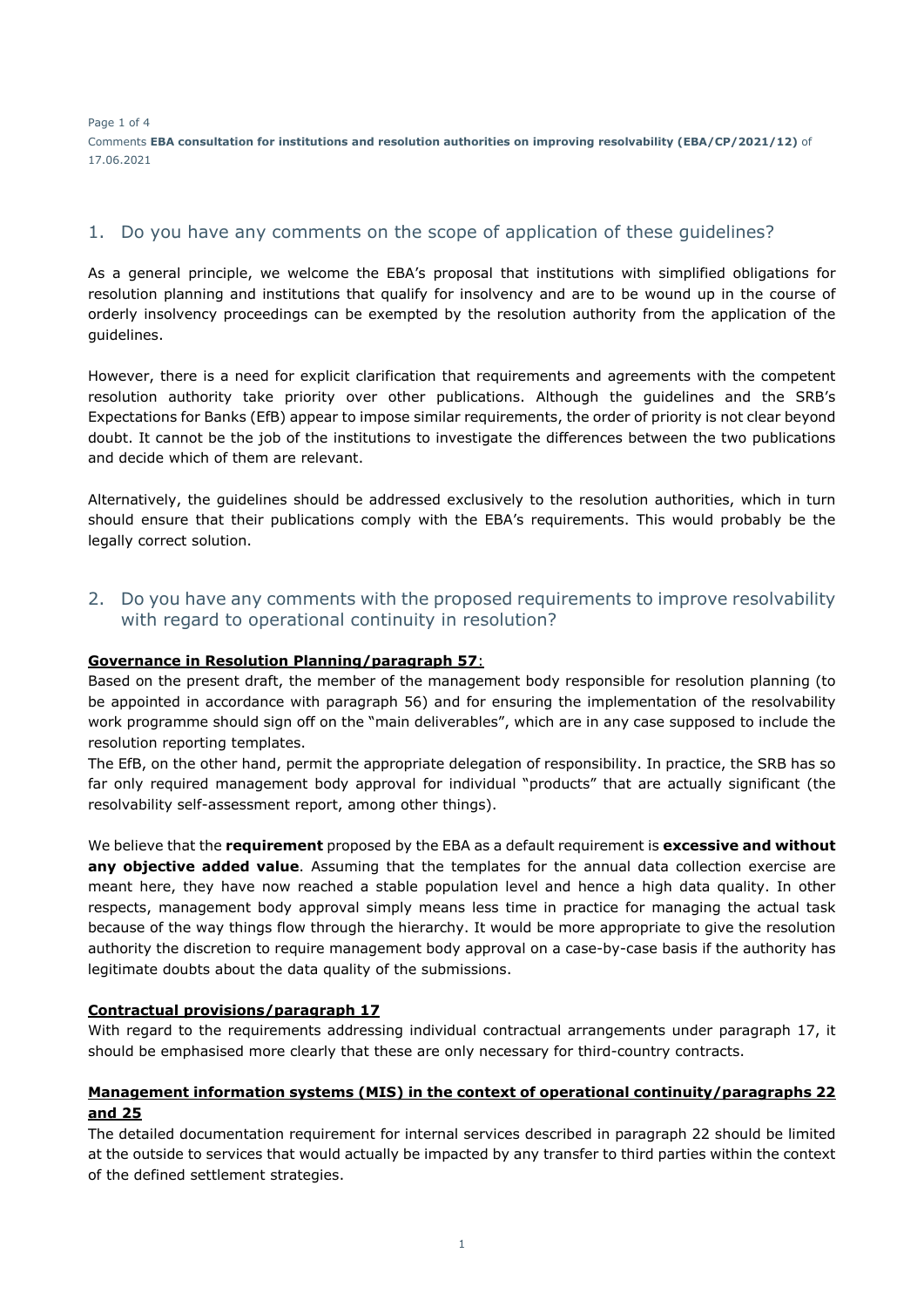Page 2 of 4 Comments **EBA consultation for institutions and resolution authorities on improving resolvability (EBA/CP/2021/12)** of 17.06.2021

In the description of the repository of contracts in paragraph 25, it should be clarified that a repository of contracts can only contain information about service relationships that are based on contractual arrangements, i.e. no documentation on services provided between internal organisational units.

## **Pricing structure/paragraph 29**

With regard to the pricing structures, the EfB have so far required these to be "predictable, transparent and set on an arm's length basis" (see page 29 of the EfB). Under the draft EBA guidelines, a new aspect seems to have been added, namely that institutions should be able to explain how the costs of relevant services are allocated internally (paragraph 29, footnote 19).

Please specify in greater detail what is meant here: the costs of externally purchased services and/or internal cost allocations? Additionally, please explain the purpose/objective of this allocation.

# 3. Do you have any comments on the proposed requirements to improve resolvability with regard to access to FMIs in case of resolution?

# Mapping and assessment of FMI relationships/paragraph 46

In light of paragraph 46: *"Institutions should assess the credibility of arrangements with alternative providers, if the potential interruption of the contractual relationship with relevant FMI service providers could materially impede the execution of the preferred resolution strategy*. *When alternative arrangements are not viable, institutions should consider alternative measures to mitigate the risk of disruption of access continuity."* we are asking ourselves whether a contingency plan is still necessary at all in the event of the possible adequate substitution of a relevant FMI. Based on the SRB's requirements, we have assumed up to now that, in principle, contingency plans must be drawn up for all relevant FMIs and that the substitutability of FMIs only arises as an additional safeguarding measure in the contingency plan.

## Usage of FMIs and FMI intermediaries/paragraph 48

With regard to this paragraph (*"Institutions should record transaction data on their relevant positions and usage of FMI service providers to be provided to the relevant resolution authority during contingency planning*. *Those records should be reviewed and updated whenever volumes or exposures processed or held with FMI service providers materially change.")*, please clarify the following points:

- How should the period "during contingency planning" be understood (e.g. calendar year)?
- Which transaction data must be stored in which form and aggregation level (granularity or technical standard?)?
- Should only transaction data in connection with critical functions and key business activities be stored, or all data, even if it does not play any role or no more than a minor role with regard to the preferred settlement strategy?

## Unrealistic timetable

The ideas as regards timing are essentially unrealistic and will lead to confusion.

Even the initial scenario, in which the SRB published the EfB in April 2020 and gave 2023 as the target date, was very ambitious and not very realistic.

The guidelines are now imposing new/amended requirements, more than a year later. At the same time, the original timeline is expected to be maintained. By way of comparison, this is like changing the height to be jumped by a high jumper in the middle of their jump.